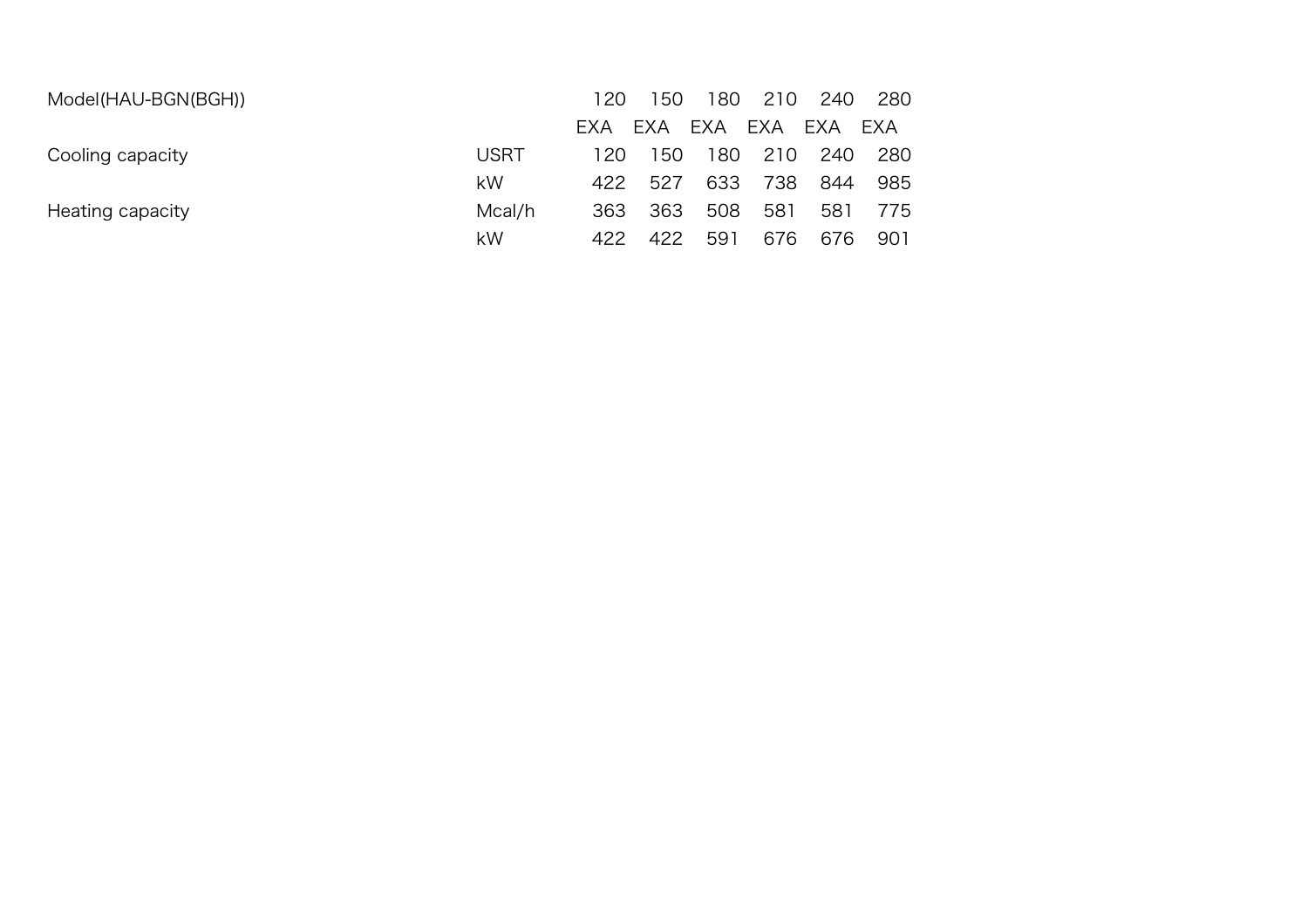| Model(HAU-BGN(BGH)) |        | 300        | 370        | 400        | 450   | 500        | 550        |
|---------------------|--------|------------|------------|------------|-------|------------|------------|
|                     |        | <b>EXA</b> | <b>EXA</b> | <b>EXA</b> | EXA   | <b>EXA</b> | <b>EXA</b> |
| Cooling capacity    | USRT   | 300        | 370        | 400        | 450   | 500        | 550        |
|                     | kW     | 1.055      | 1.301      | ,407       | 1,582 | 1,758      | 1.934      |
| Heating capacity    | Mcal/h | 775        | 1110       | 1110       | 1,387 | 387. ا     | .665       |
|                     | kW     | 901        | .291       | .291       | 1.613 | 1,613      | 1.936      |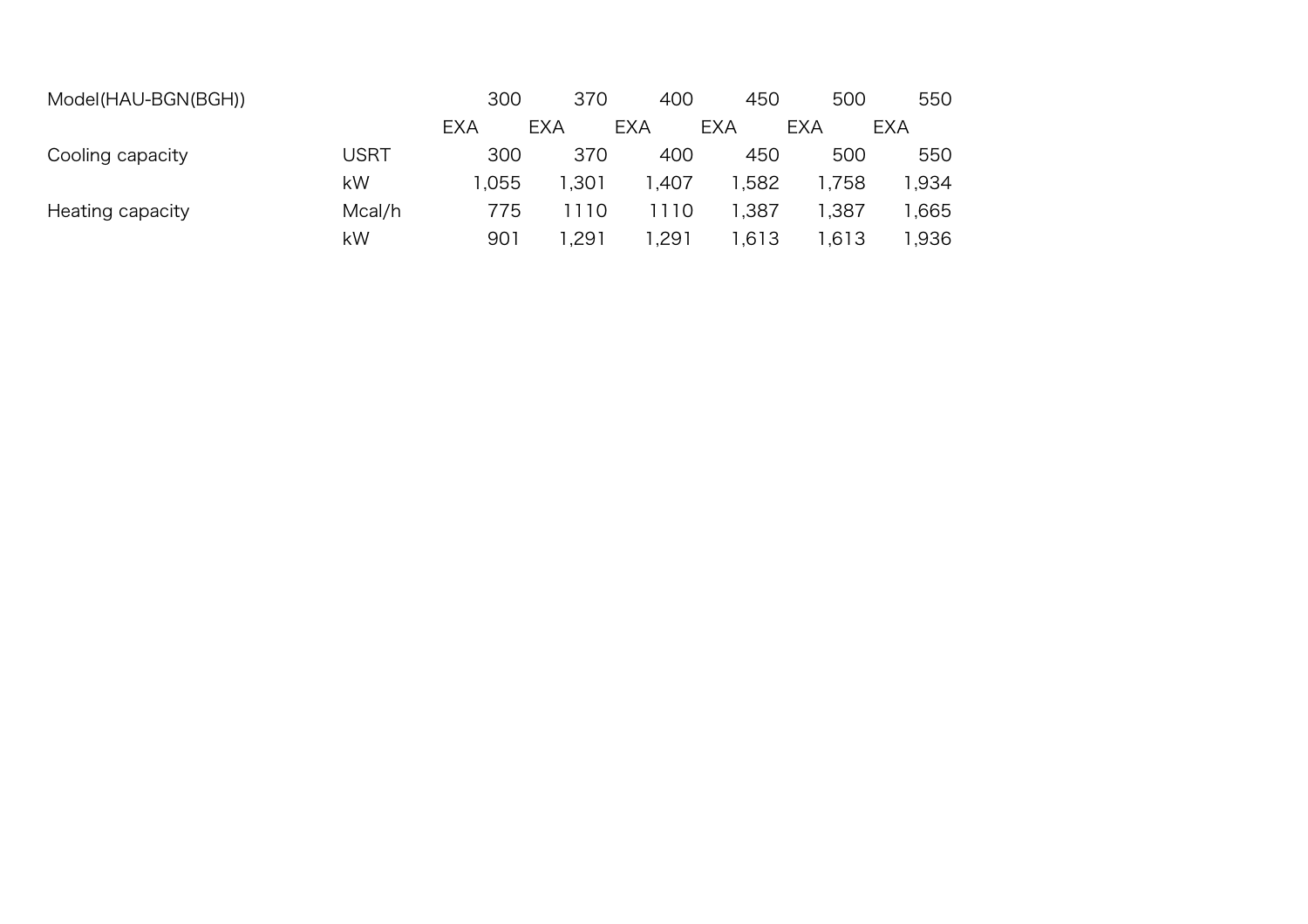| Model(HAU-BGN(BGH)) |             | 630        | 700        | 800        | 900   | 1000       |
|---------------------|-------------|------------|------------|------------|-------|------------|
|                     |             | <b>EXA</b> | <b>EXA</b> | <b>EXA</b> | EXA   | <b>EXA</b> |
| Cooling capacity    | <b>USRT</b> | 630        | 700        | 800        | 900   | 1000       |
|                     | kW          | 2.215      | 2.461      | 2.813      | 3.165 | 3,516      |
| Heating capacity    | Mcal/h      | 1.665      | 947. ا     | 2.318      | 2.318 | 2,800      |
|                     | kW          | 1.936      | 2.264      | 2,695      | 2,695 | 3,256      |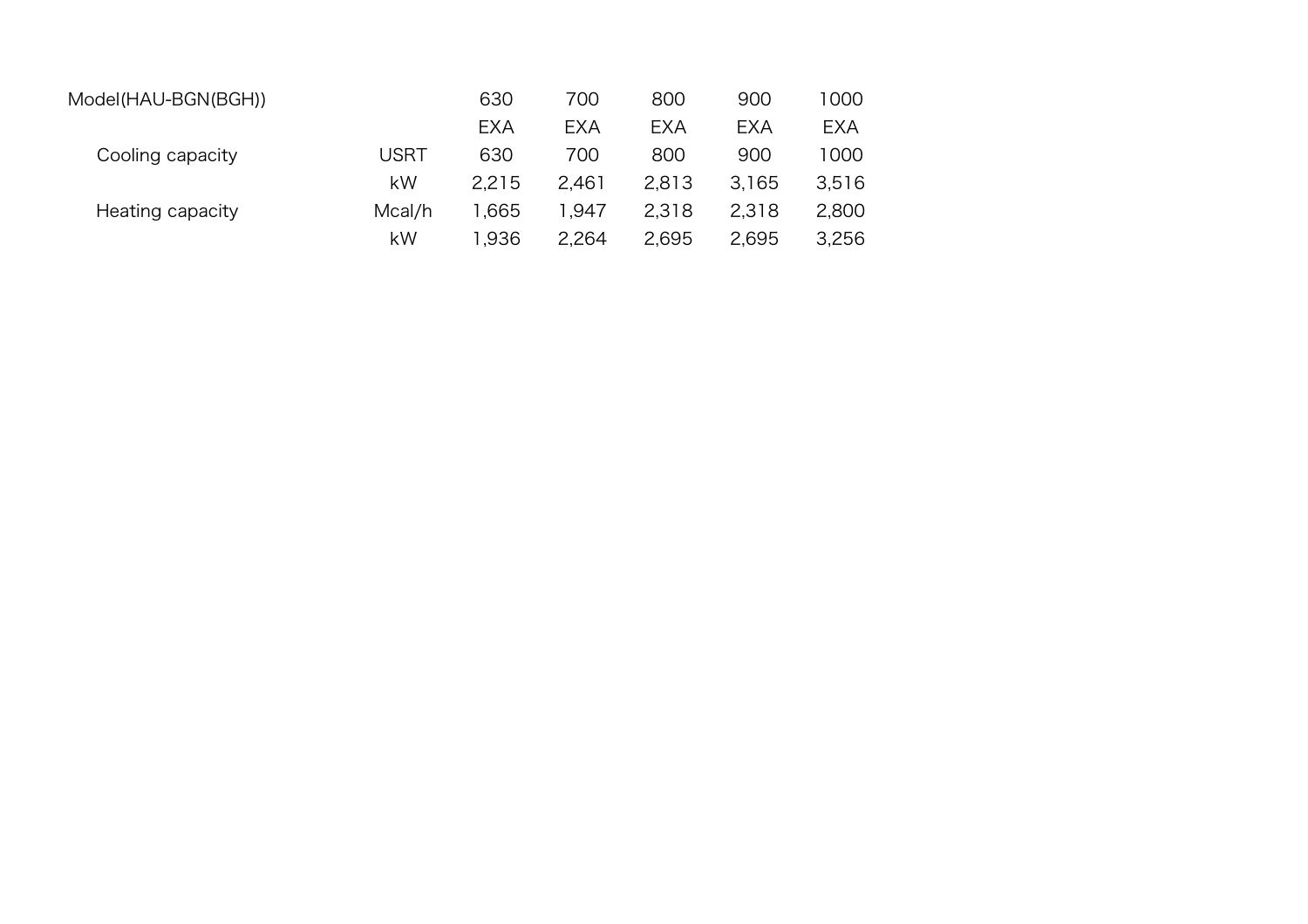| Model(HAU-BGN/BKN/BAN) |        | 120         | 150         | 180         | 210         | 240         | 280  |
|------------------------|--------|-------------|-------------|-------------|-------------|-------------|------|
|                        |        | <b>FXHA</b> | <b>EXHA</b> | <b>EXHA</b> | <b>EXHA</b> | <b>EXHA</b> | EXHA |
| Cooling capacity       | USRT   | 120         | -50         | 180         | 210         | 240         | 280  |
|                        | kW     | 422         | 527         | 633         | 738         | 844         | 985  |
| Heating capacity       | Mcal/h | 430         | 430         | 554         | 670         | 670         | 860  |
|                        | kW     | 500         | 500         | 644         | 779         | 779         | 1000 |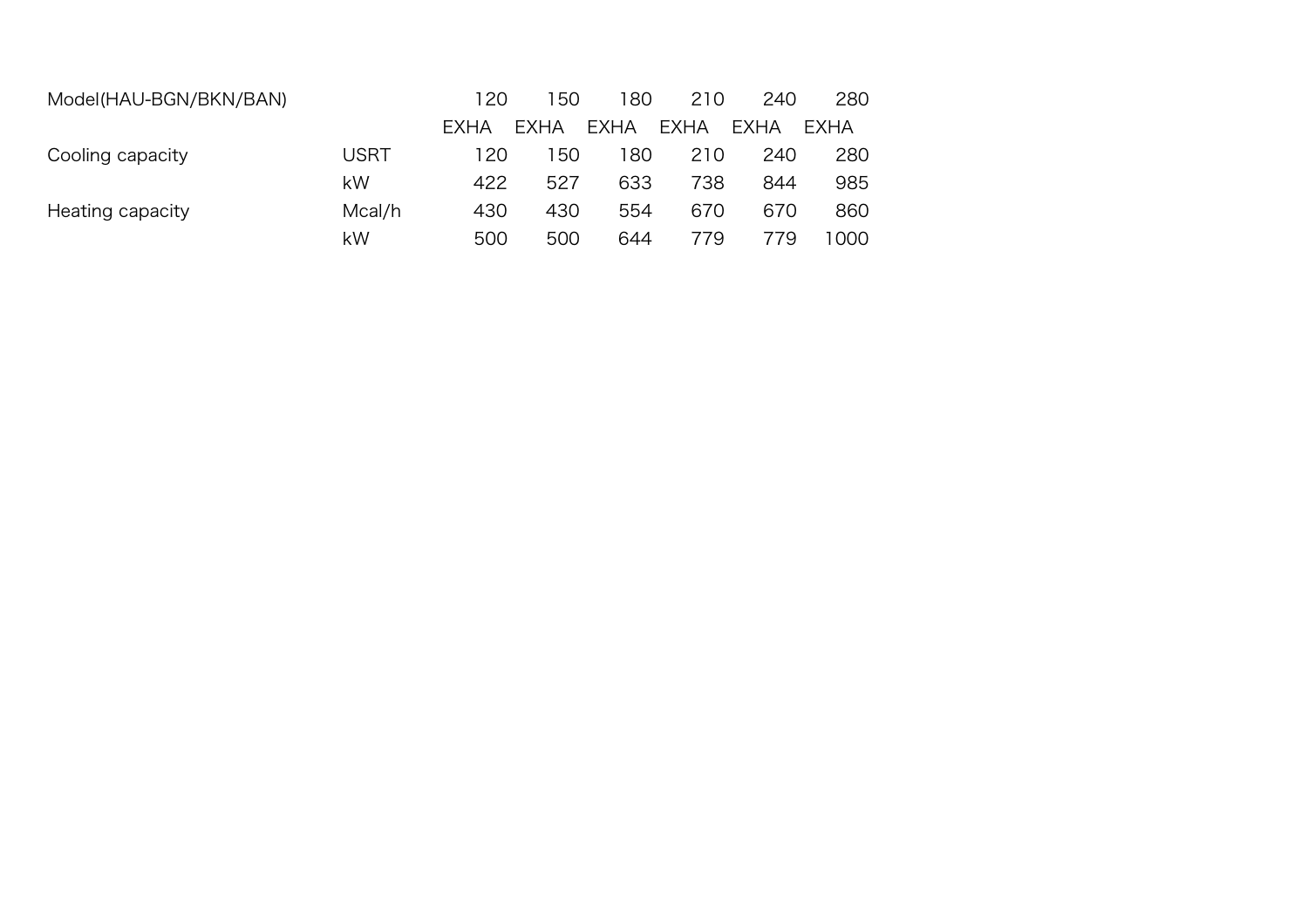| Model(HAU-BGN/BKN/BAN) |             | 300   | 400   | 450    | 500   | 560    |
|------------------------|-------------|-------|-------|--------|-------|--------|
|                        |             | EXHA  | EXHA  | EXHA   | EXHA  | EXHA   |
| Cooling capacity       | <b>USRT</b> | 300   | 400   | 450    | 500   | 560    |
|                        | kW          | 1.055 | 1.407 | 1,582  | 1.758 | 969. ا |
| Heating capacity       | Mcal/h      | 860   | 1.110 | 1.110  | 1,387 | 1,387  |
|                        | kW          | 1000  | .291  | 291. ا | 1.613 | 1.613  |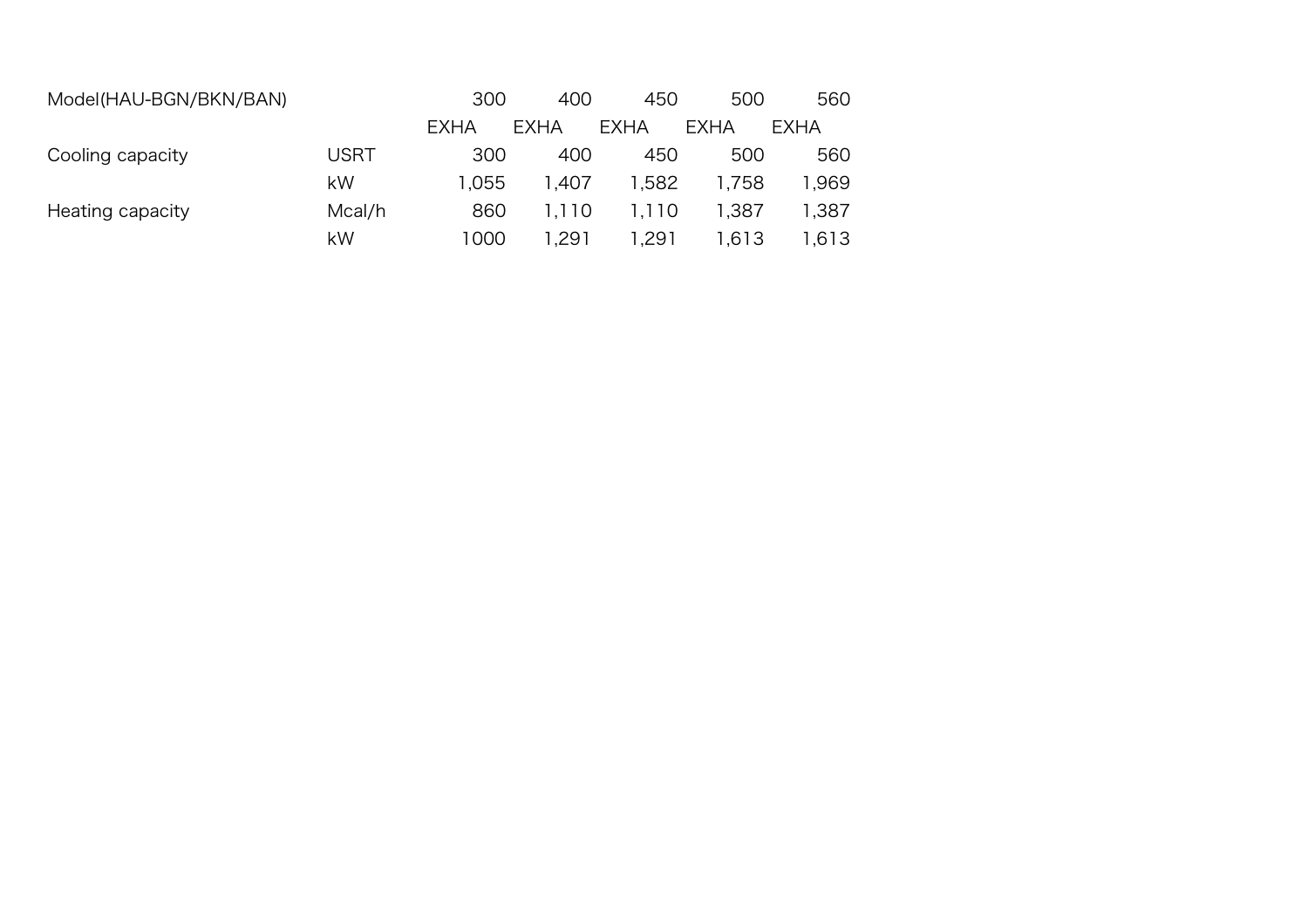| Model(HAU-BGN/BKN/BAN) |        | 600         | 700   | 800   | 900          | 1000   |
|------------------------|--------|-------------|-------|-------|--------------|--------|
|                        |        | <b>EXHA</b> | EXHA  | EXHA  | <b>EXWHA</b> | EXWHA  |
| Cooling capacity       | USRT   | 600         | 700   | 800   | 900          | 000. ا |
|                        | kW     | 2.110       | 2.461 | 2,813 | 3.165        | 3,516  |
| Heating capacity       | Mcal/h | 1.665       | .665  | 1.947 | 2.318        | 2,318  |
|                        | kW     | 1.936       | 1,936 | 2.264 | 2,264        | 2,695  |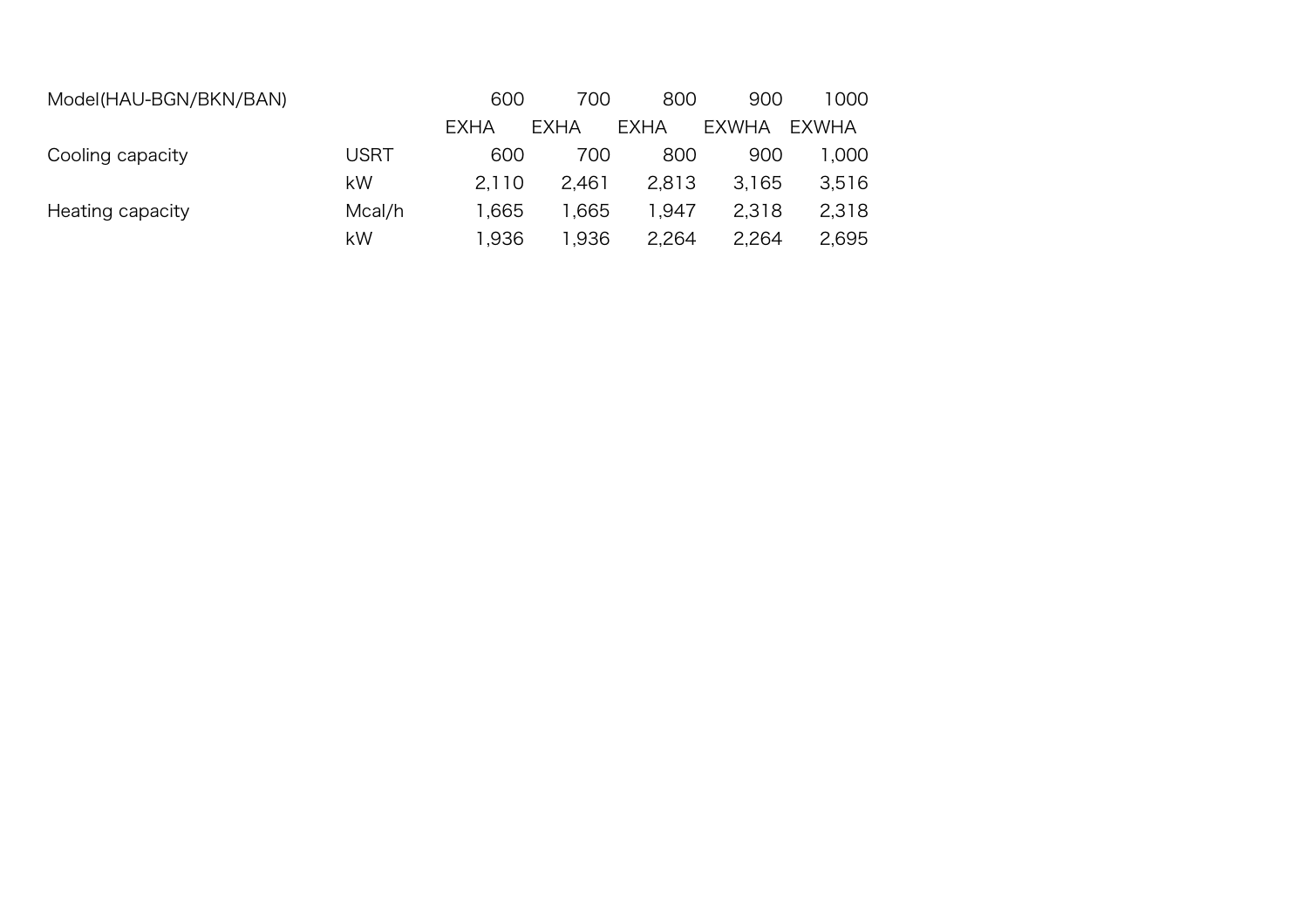| Model(HAU-BGN/BKNN) |        | 120  | 150         | 180         | 210         | 240         | 280  |
|---------------------|--------|------|-------------|-------------|-------------|-------------|------|
|                     |        | EXSA | <b>EXSA</b> | <b>EXSA</b> | <b>EXSA</b> | <b>EXSA</b> | EXSA |
| Cooling capacity    | USRT   | 120  | 150         | 180         | 210         | 240         | 280  |
|                     | kW     | 422  | 527         | 633         | 738         | 844         | 985  |
| Heating capacity    | Mcal/h | 430  | 430         | 554         | 670         | 670         | 860  |
|                     | kW     | 500  | 500         | 644         | 779         | 779         | 1000 |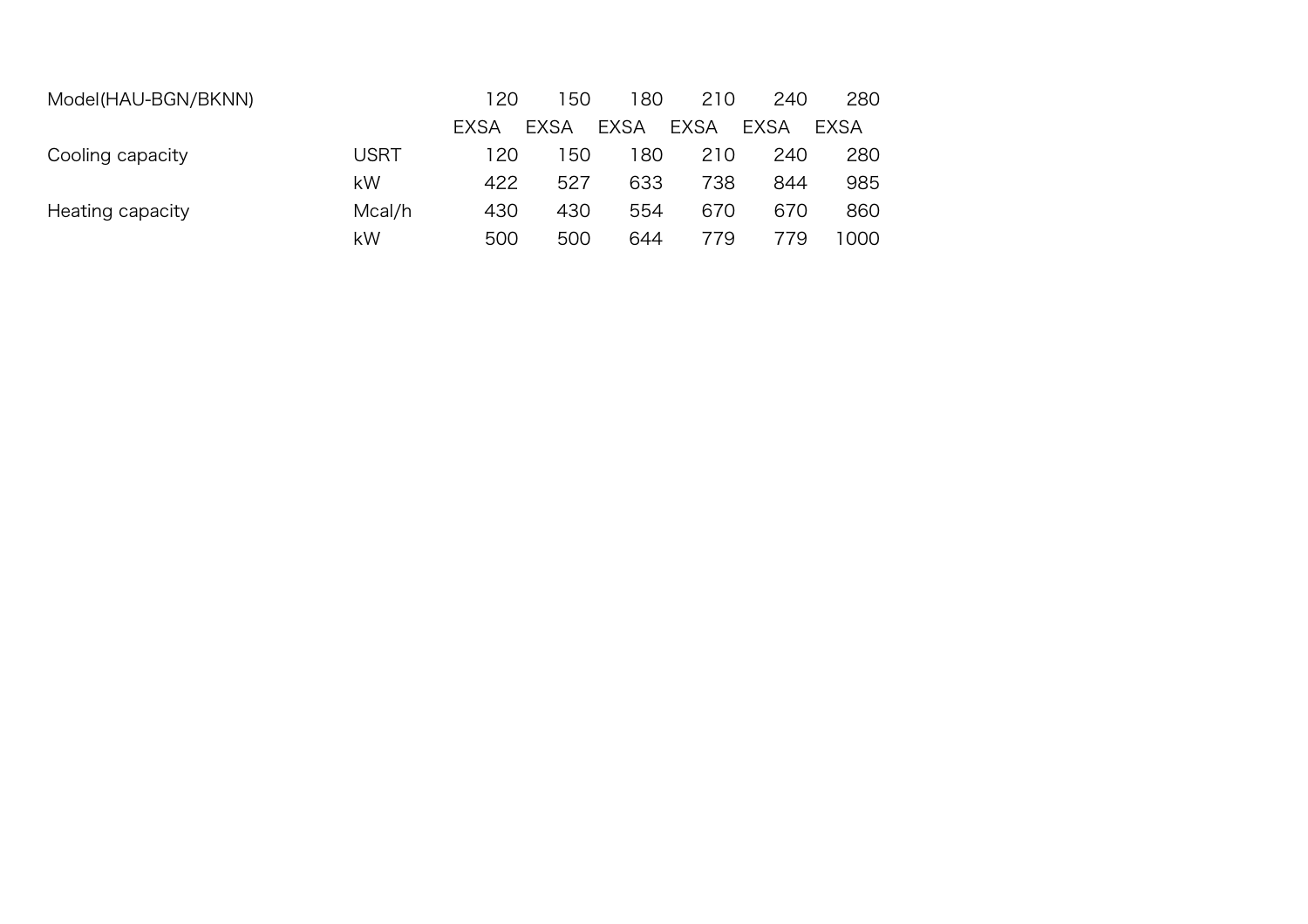| Model(HAU-BGN/BKN) |             | 300         | 400         | 450         | 500         | 560    |
|--------------------|-------------|-------------|-------------|-------------|-------------|--------|
|                    |             | <b>EXSA</b> | <b>EXSA</b> | <b>EXSA</b> | <b>EXSA</b> | EXSA   |
| Cooling capacity   | <b>USRT</b> | 300         | 400         | 450         | 500         | 560    |
|                    | kW          | 1.055       | 1.407       | 1.582       | 1.758       | 969, ا |
| Heating capacity   | Mcal/h      | 860         | 1.110       | 1,110       | 1.387       | 1,387  |
|                    | kW          | 1000        | 1,291       | 1.291       | 1.613       | 1.613  |